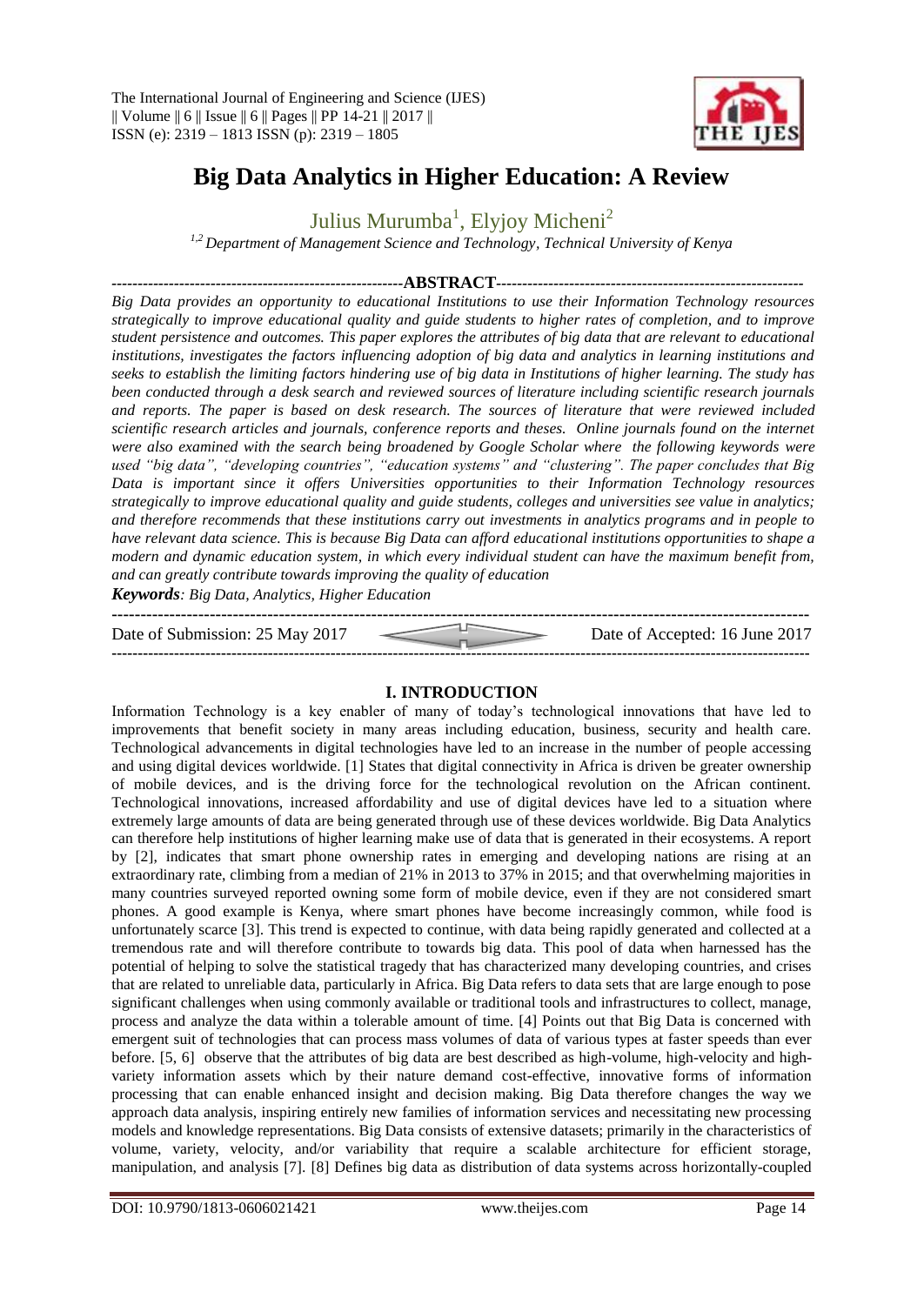independent resources to achieve the scalability needed for the efficient processing of extensive datasets. [9] Describes Big Data as data that is too big in terms of volume, and moves too fast in terms of its acquisition and analysis speed that normally exceeds the processing capacity of conventional database management systems. Big Data is identified by a number of fundamental characteristics which include the following 1) Volume: which refers to colossal amounts of data collected that present a challenge to conventional information technology structures to store, process analyze and present. 2) Velocity: refers to the rapid pace at which information is generated and flows within an organization. The velocity dimension is also concerned with the capability of an organization understanding and responding to events as they occur [10]. 3) Variety: which refers to data in diverse formats both structured and unstructured. This variety of data formats come from interaction between people and the Information Technology systems such as sensors and web applications. 4) Veracity: which refers to the quality and authenticity of the data, and looks at how data that is being stored is meaningfully mined to address the problem being analyzed 5) Value: refers to the relevance of the data to Big Data Analytics and extent to which the data is utilized to generate value of the insights, benefits and business processes within an organization [4, 8, 11, 12, 13]. Big data comprises large and complex data sets which are difficult to process using traditional data processing applications and common database management tools.

#### **II. OBJECTIVES**

The paper was guided by the following specific objectives

- 1. To highlight the attributes of big data that are relevant to educational institutions
- 2. Investigate the factors influencing adoption of big data and analytics in learning institutions
- 3. Establish the factors limiting adoption and use of big data by Institutions of higher learning.

## **III. METHODOLOGY**

This paper is based on desk research. The sources of literature that were reviewed included scientific research articles and journals, conference reports and theses. Online journals found on the internet were also examined with the search being broadened by Google Scholar where the following keywords were used "big data", "developing countries" and "education systems".

#### **IV. NEED FOR BIG DATA IN ACADEMIA**

Big data analytics is actively being used in many business organizations worldwide in business intelligence and in areas such as marketing and financial forecasting. In recent years Big Data has started attracting the interest of academia. Many academic institutions are moving to cloud architectures and with the increased use of digital devices by users in these ecosystems is leading to a situation more data is being collected in these institutions than ever before, creating considerable opportunities for using Big Data to analyze and correlate information that enhance decision making. [14] Observed that it is absolutely important for universities to use Big Data Analytics in order to deliver the very best of learning environments for the good of society. Possibilities for using Big Data to link research to education exist, and are achievable when latest research practices and outcomes are better used to inform teaching and in undertaking research activities as part of education. [4] notes that research into big data in higher education, especially in developing countries is limited despite growing interests in exploring and unlocking the value of the increasing data within higher education environment This paper seeks to contribute to the theoretical understanding of Big Data and Analytics within educational institutions of developing nations.

Big Data presents to Institutions a good framework for efficiently utilizing the vast array of data in shaping the future of higher education [4]. [4] Citing [15] states that Big Data application in higher education is attributed to technological innovations and developments; which have catalyzed the growth of analytics in higher education. According to [16], Data Warehouses and Cloud Computing coupled with greater ownership of digital devices by end users in the educational ecosystem are making it possible to collect, manage and maintain massive amounts of data. These Information Technologies are important resources that when exploited by policy makers are useful in driving institutional strategy and policy making for the future. Information Technology makes available sophisticated platforms that provide computing power necessary for ploughing through massive amounts of data, and turning these masses into meaningful information. Data mining technologies when applied use descriptive and inferential statistics to derive patterns from the massive amounts of collected data for actionable information [17]. An illustration of Big Data Environment is presented by figure 2 below. Big Data Analytics is relevant in addressing a significant number of pressing issues for education systems [14] , key among them are 1) increasing educator effectiveness; 2) harnessing insights from learning experiences; 3) delivering education for all that may also be tailored for individual learners needs; and 4) equipping students with relevant skills for their future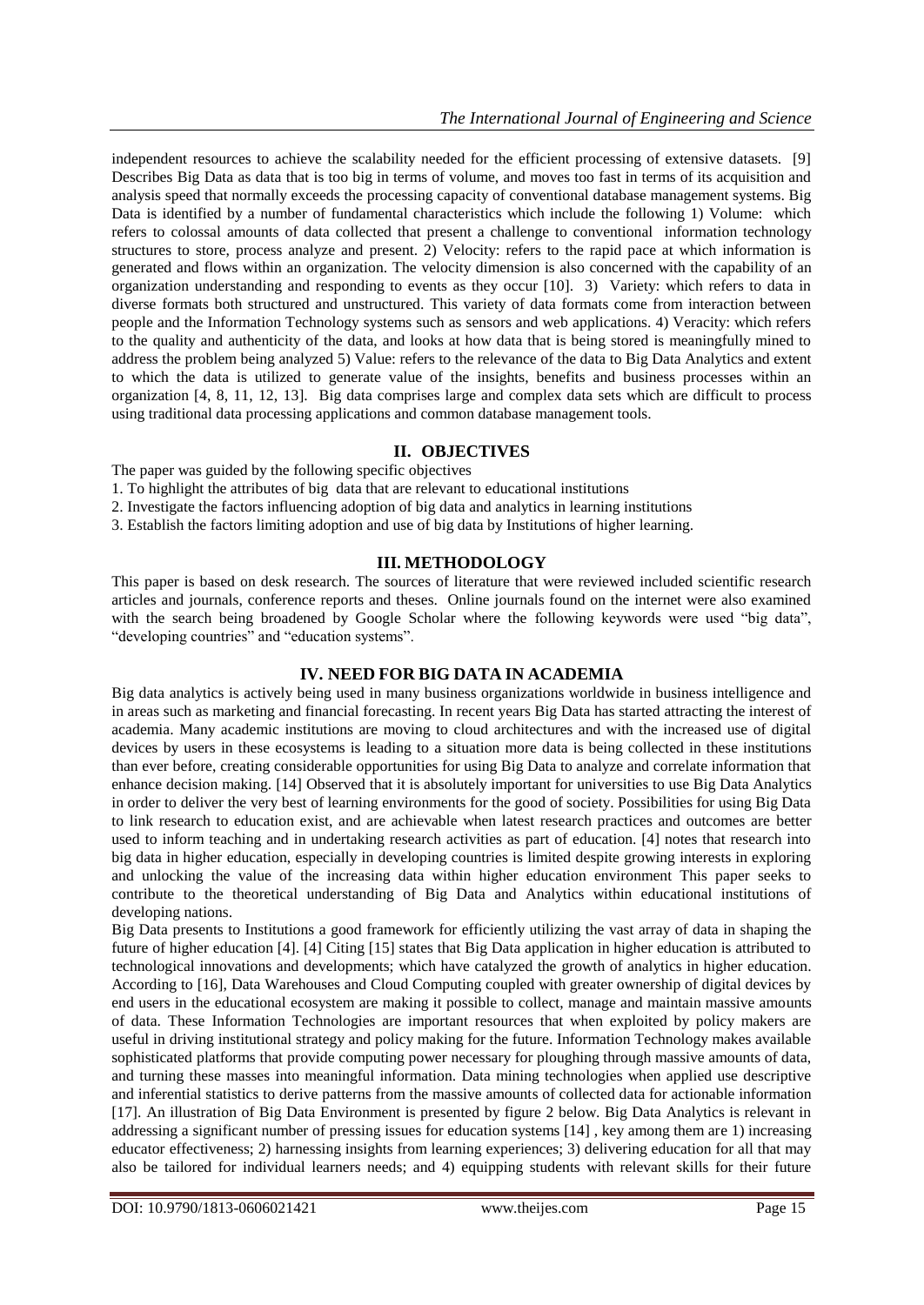careers. Institutions of higher learning are faced with pressure to improve quality of learning outcomes while cutting costs and to build new value relationships with students. This is achievable when these institutions have the capability of leveraging the data collected during the enrollment stages, finance sourcing and instructional process to support greater learning outcomes. Big Data technologies have been revolutionized by innovations in database technologies, computer hardware, especially memory and storage capacities, and increased availability of network bandwidth. According to [19], The Hadoop ecosystem which includes Pig, Hive, Mahout, and RHadoop is a good example of the Big Data technologies that can be deployed in educational systems. Hadoop and NoSQL databases are capable of enabling analysis of large heterogeneous datasets at unprecedented speeds. [20] Explain that Hadoop is an open-source framework for distributed computing that enables processing of large datasets through horizontal scalability. The Apache Hadoop project for instance develops open-source software for reliable, scalable and distributed computing. In fact, organizations such as Yahoo, Google, and Face book have invested in the Apache Hadoop Project with a view of addressing their Big Data needs. The Apache Hadoop software library framework allows distributed processing of large data sets across clusters of computers through simple programming models, and is designed to scale up from single machines to multiple machines each offering local computation and storage [13, 19].The Education sector is nowadays becoming more technology oriented. The digital revolution in developing countries is leading to development of new technologies such as ubiquitous computing devices and the Massive Open Online Courses all of which are radically transforming the mode and accessibility to teaching and learning [4]. These Massive open online courses (MOOC) are generating huge amounts of data that are relevant for Big Data Analytics [21]. [22] Underscores this by stating that the era of cloud and mobile computing is opening up many opportunities for revolutionizing education. Massive open online courses (MOOC) are a new phenomenon in higher education in which free online courses, open to an unlimited number of students are offered by Institutions of higher learning. MOOC describes courses offered fully online where learners can obtain certificates upon completion of the courses they enrolled in, and offers a paradigm shift in the delivery of learning. The virtual classroom is another important tool on which distance learning programs are based upon, and on which instructors can share learning material through the webinar. These tools, together with other learning management systems generate a lot of data which can be stored and analyzed for use in forecasting [21]. In such cases Big Data Analytics is useful in enabling institutions using such technologies to derive value from these sources of data. Improvements in Internet accessibility mean that big data analytics can be applied to help reduce the costs of education and improve student performances by examining and offering customized and self paced learning solutions for learners [23]. [24] Argue that higher education institutions that focus on better instructional quality and the acquisition and retention of students and faculty historically have used data warehouses and business intelligence tools to report on and analyze data. Big Data analytics has the potential to positively impact all the major areas that are of importance for an institution of learning; in areas such as student enrollment and retention, integrated information management and reporting, operational cost management, regulatory compliance and research. According to report by [18], through analytics learning institutions can perform thorough analyses of student and learning data to make informed decisions on future course offerings in order to cater for the needs of potential and existing students.



DOI: 10.9790/1813-0606021421 www.theijes.com Page 16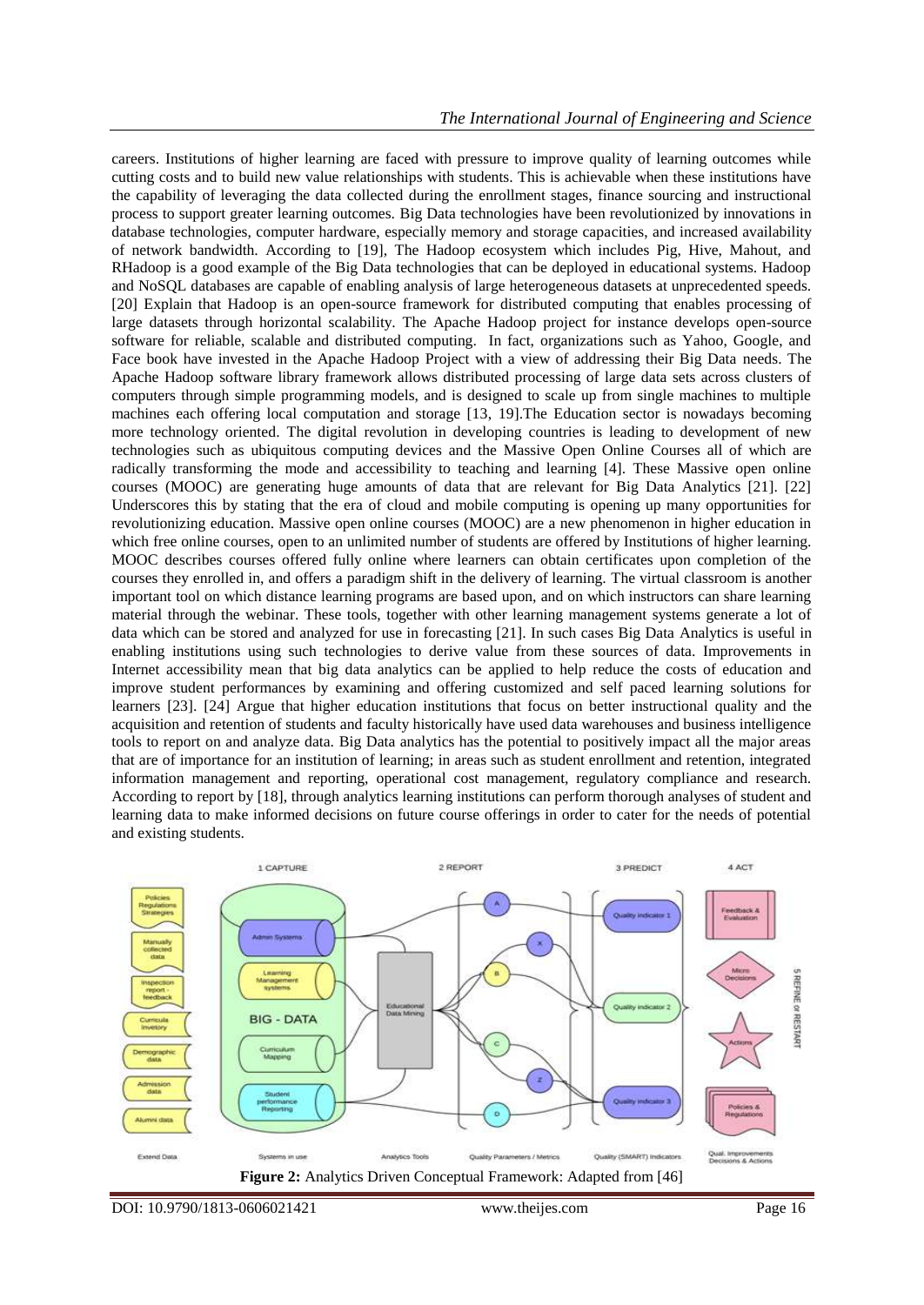# **V. BIG DATA ANALYTICS**

According to [7], Information and Communication Technologies have become indispensable tools for supporting collaborative research work, and for this reason the critical role they play in supporting distributed teams can be enhanced with improvements in networking technologies and the development of tools and applications capable of supporting digital communications, access to and distribution of information. Information Technologies provide opportunities to the younger researchers and those who were not in major universities to participate in discussions with established researchers and those from prominent universities leading to an increased network of researchers and wider participation [12]. [13] States that new Information Technologies enable new communication structures that have radically reduced constraints of distance and time, and have also enabled creation of new and unique environments capable of supporting research and teaching. These new and emerging technologies afford university communities numerous opportunities to meet the challenge of the knowledge economy, offering new and novel possibilities for creating learning environments and applying knowledge in new ways in order to meet changing societal needs. The new Information Technology based infrastructures offer new possibilities for sharing of facilities and enables new forms of distributed organization. According to [13], the major components of the Information Technologies infrastructure in universities are: 1) Traditional packet switching networks and the newer point-to-point optical networks. 2). Middleware that enables integration of various technologies and makes it much easier to build university specific or inter-institutional virtual organizations in efficient, secure, and trustful ways. 3). Data and knowledge management services supported by vast networks of digital libraries, data sets, and archives providing content and sustainable knowledge management services. 4) High performance computation services capable of simulating complex phenomena such as galaxy formation or social-physical models of global warming. 5) User Interfaces and visualization services to support interaction between humans and the Information Technology environments. 6) Computer supported collaborative work to enable collaborative services to support and enable distributed teams to work together in ways similar to those in physical proximity. Various computer resources such as computer desktops, storage media, data and various input and output devices that are scattered across the university landscape can be connected via internetworking links through grid computing. Collaborative Research systems therefore can be presented as an amalgamation of grid computing technologies and research support systems in which Grid Computing functionalities are incorporated into Research systems. This way the collaborative Research Grid can be viewed as collection of computational resources on demand to match computational needs through generic service matchmaking on the Web.

# **VI. FACTORS INFLUENCING BIG DATA ANALYTICS IN EDUCATION**

The decreasing costs of big data storage, open source software such as Apache Hadoop, NoSQL databases, network bandwidth and on-demand access to resources through cloud computing are bringing these complex technologies close to nearly everyone [23]. [30] Underscore this by stating that while the cost of Big Data and Analytic tools is coming down, they are becoming much easier to use. This is in turn opening up opportunities for use of these tools by enterprises and educational institutions to achieve better outcomes and more efficient use of resources. Expectations of good practices of accountability by stakeholders and increasing demands for evidence based guidelines to support decision-making are among the factors that are contributing to the emergence of Big Data in higher education. Therefore, finding appropriate technology platforms that will enable big data analytics and the relevant technological skills e.g. data scientists is the first step in providing a means to this end. This is because data can no longer be viewed as a back office accounts settling tool but rather a real time decision making tool that can be used by data scientists to derive useful information that would otherwise remain hidden in the terabytes of data [16]. Information Technology is reshaping education and expanding the education ecosystem beyond traditional lecture halls and classrooms to accommodate learners' who need flexibility in terms of time and distance through virtual and online learning systems [6]. The educational system is increasingly coming under pressure to respond to economic, political and social changes such as the need to increase the number of students in certain disciplines, and training graduates with skills and attributes required by industry [4]. For these institutions to be responsive to these changes, it is necessary that they use Information Technologies such as Big Data which has considerable opportunities in higher education. Educational data has in the past been gathered through traditional assessments mainly but is now increasingly being gathered throughonline educational systems, educational games and simulations leading to lots of data, which are in turn creating opportunities for Big data analytics. [17] states that in the context of today's technology enabled learning, the student is at the center of a network of information rich connections in the education system, and this is creating opportunities for Big Data analytics. [14] opines that institutions of higher education are operating in increasingly complex environments, and therefore it is imperative that they use Big Data in order to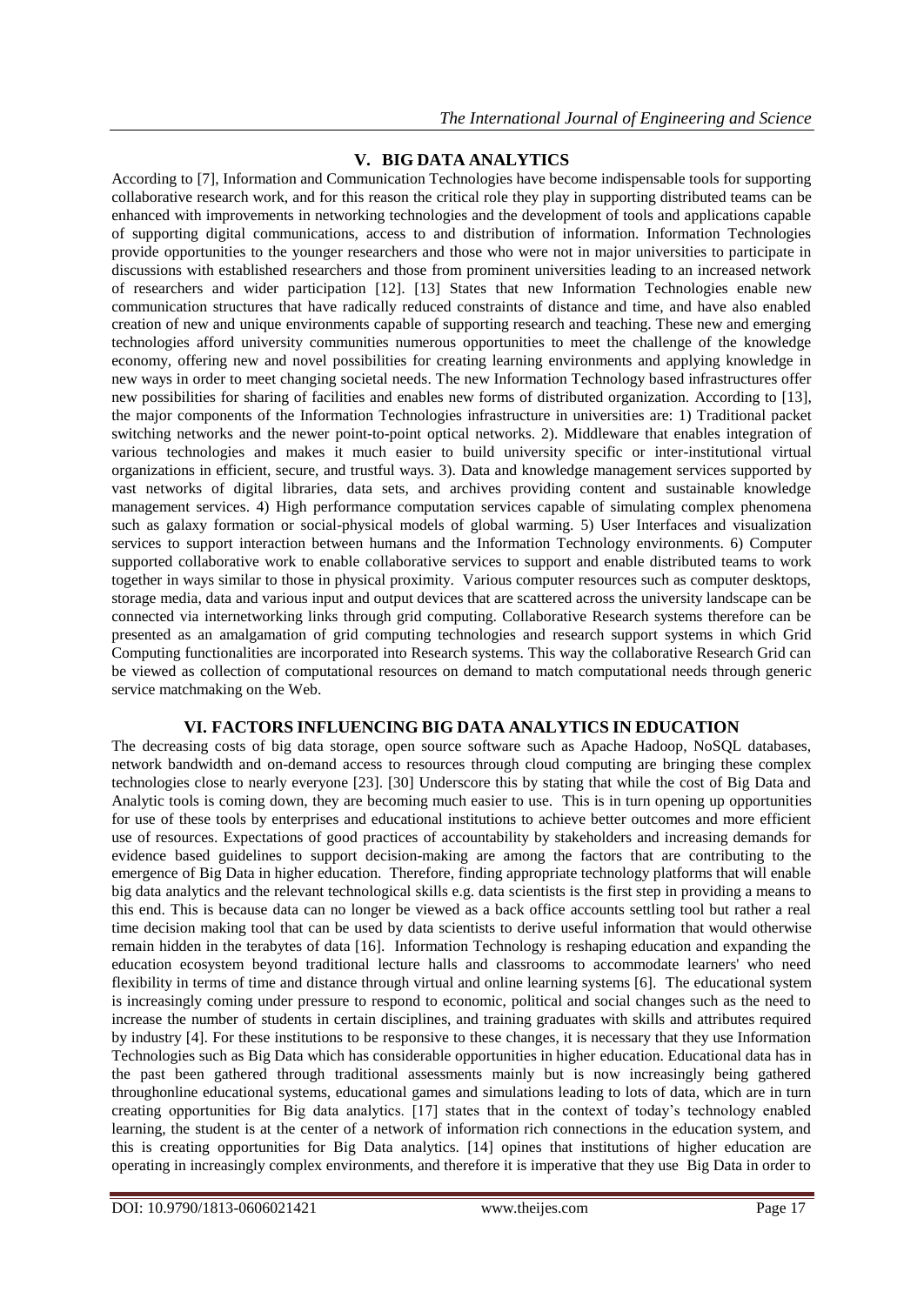deliver the best learning environments for the benefit of society. Possibilities exist for using Big Data to link research to education, by making good use of latest research practices and outcomes to inform teaching and to enable undertaking of research activities as part of education. In the course of learning processes, students generate massive volumes of potentially valuable information in ares such as course selection and registration, financial informration, class participation, online resource usage, and textbook purchases, all of which are raw material for Big Data, and can be analyzed and redeployed to help administrators and students make better decisions. Institutions of higher education are collecting more data than ever, as a consequence of the digital revolution.

Many colleges and universities have demonstrated that analytics can help significantly advance an institution in such strategic areas as resource allocation, student success, and finance. Leaders of Institutions of higher education are looking into ways of initiating analytic programs in their institutions when they learn about transformations occurring at other institutions through big data analytics [31]. The McKinsey Global Institute Report on Big Data [33], states that the most developed regions such as Europe have had the biggest potential to create value through the use of big data. This is an encouragement for adoption and widespread use of big data in other regions especially developing nations. According to [32], the diffusion of big data provides an account of how Big Data moves from invention to widespread use and is facilitated by measures taken by service providers of key technologies needed to strengthen the resources and capabilities of academic institutions. [34] States that developing nations can tap into the many opportunities for big data that are available to create value from the massive amounts of data generated and in the long run help in their development. Big Data and analytics in higher education can be transformative, altering the existing processes of administration, teaching and learning and contribute to policy outcomes by helping address existing challenges facing educational systems [4, 35]. Successful Institutions have used big Data in the following ways 1) Creating a culture of completion and outplacement. 2) Reducing non productive credits. 3) Redesigning delivery of instruction. 4) Redesigning core support services such as human resources, academic services and finance to produce strategically useful data. and 5) Optimizing non core services and operations [17].

## **VII.BIG DATA IMPLICATION FOR EDUCATION IN DEVELOPING COUNTRIES**

Many in development cite Big data as key to successfully implementing the Sustainable Development Goals. Digital learning is on the increase in developing nations, and is resulting in collection of massive data useful for analytics which can contribute to teaching and learning. Many students participate in social networks, online and mobile learning where new data are created. These new data are helping the students with the different background to correlate among themselves and is helping them understand core course concepts, and to expand their knowledge and skills [16]. These new computer supported interactive learning methods and tools often include intelligent tutoring systems, simulations and games which are capable of being used to create opportunities to collect and analyze student data from which patterns and trends can be discovered [36]. Big data concepts and analytics can thus be applied to various administrative and instructional applications, including recruitment and admissions processing, financial planning, donor tracking, and student performance monitoring [37].

According to [38] there is anticipation that in the developing world, more learning content will be delivered online through Virtual Learning Environments and supported by other digital systems including social media, in turn increasing the velocity of new student data. Tight budgets will however continue to impact higher education negatively in the developing nations leading to an increased focus on productivity and flexibility for institutions and students. According to [39], there are likely to be attempts to implement outcome based funding with major changes demanded in accountability, governance, core standards, completion rates and workforce development. Big data analytics has the potential to help administrators and teachers in developing nations make better judgements through data driven decision making supported by mining of large amounts of data [41]. [16] Noted that the use of data to guide instruction leads to significantly positive academic effects which can also be adopted in developing nations. Learning analytics is an area of research and application and is related to academic analytics, action analytics, and predictive analytics which have implication for academic systems. Learning analytics is related to educational data mining, and is an emerging research area with a series of computational and psychological methods which researchers can exploit to understand how students learn. According to [36], a key application of learning analytics is in identifying students at risk of failing a course or program of study, and in monitoring and predicting students learning performance and spotting potential issues early in time for interventions to be provided.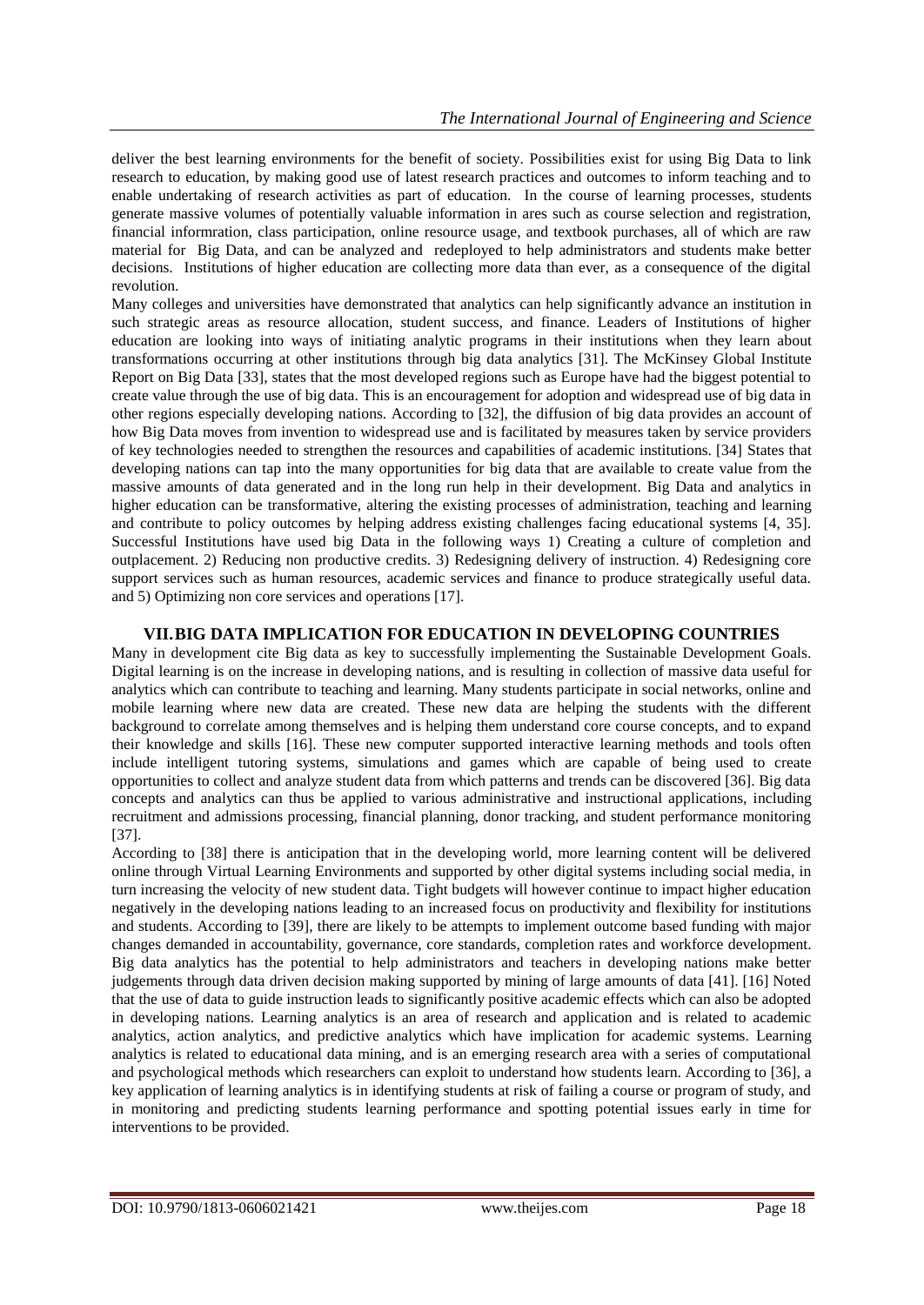## **VIII. BIG DATA CHALLENGES IN EDUCATIONAL INSTITUTIONS**

Analytics is a growing interest in many educational Institutions with many believing in its importance for the success of higher education. To improve the quality of learning outcomes, it is necessary that large volume of data generated by educational systems should be analysed effectively to facilitate appropriate responses to new challenges. Barriers to Big Data in Education generally include lack of executive vision, Inability to associate important business problems with big data solutions , Users or executives rooted in a old technologies, Cost , Lack of data warehouses and analytical tools, Data quality issues and simply leaving most data to be uncollected leading to no analyses. [31] Observed that widespread analytics use is limited mainly to the areas of enrollment management, student progress, and resource optimization. This limited scope of analytics is mainly due to barriers of affordability, data, culture, expertise, and communication. Utilizing the full potential in Big Data Analytics in education presumes existence of a functioning Big Data ecosystem in which there exist policies to support and facilitate the participating actors to collect, analyze, share, and distribute data and information. In reality achieving a well structured and functional big data ecosystem with clear incentives for all parties involved poses challenges in several areas. These are areas such as legislation, policy making, public administration and management [5]. This calls for development of workable models for big data. Big Data analytics in higher education also faces the challenge of finding the means to extract knowledge from the extensive data sets being generated daily and to distill the extracted data into usable information for administrators, students, instructors, and the public [40]. Pursuing big data is expensive, and as a consequence institutional leaders must be convinced that it will yield valuable results before they agree to invest in the technology. Therefore Information Technology leaders of these institutions should ideally demonstrate the importance of Big Data technologies in their Information Technology strategic plans, in addition to showing how the proposals they present address vital information issues [17]. This can help allay the fear that many big data projects don't have a tangible [return on](http://www.gartner.com/it-glossary/roi-return-on-investment/)  [investment](http://www.gartner.com/it-glossary/roi-return-on-investment/) (ROI) that can be determined upfront [6]. Big Data also presents several analytical challenges that demand continual updating of tools and expertise, meaning that institutions need to have sufficient budgets to address these concerns. There also exist legitimate concerns about privacy, especially for data from online sources. This coupled with the digital divide in many nations presents obstacles to harnessing the power of Big Data for the benefit of the users of the educational systems [42]. Many challenges associated with the handling of Big Data are broadly due to its characterizing properties namely volume, velocity, veracity, variety and value. The challenge is in integrating the heterogeneous data sources and data types in this big data era because the data sources are diverse; for example there is need to integrate sensors data, cameras data, social media data, and so on and all of which are different in format, byte, binary, string, number, and so forth. Data Analytics requires communication with different types of devices and different systems including a means of extracting data from web pages [26].

#### **IX. CONCLUSION**

This paper has explored Big Data Analytics and its relevance in Educational systems with a view of helping educational institutions adopt Big Data Analytics. The paper has explored the attributes of big data that are relevant to educational institutions, the factors influencing adoption of big data and analytics in educational institutions and looked at the factors hindering use of big data in these Institutions. Big Data is far more than simply collecting information and generating reports. It is a strategic resource that can be used to improve educational quality. This paper recommends that educational institutions, particularly in developing countries be encouraged to make investments in analytics programs and in developing expertise in order to get value of big data. Big Data helps to cut costs and improve education by enabling administrators make decisions that are more specific and affords teachers valuable tools to choose from for a variety of learning. The Big Data approach to data management will help reduce difficulties associated with traditional data analysis; and this has the potential of enriching the education system with new learning ways, and making decision making by policy makers more efficient and targeted.

#### **REFERENCES**

- [1]. Juma, C. (2016). How can Africa master the digital revolution? Retrieved March 20, 2017, from World Economic Forum: https://www.weforum.org/agenda/2016/04/how-africa-can-master-the-digital-revolution/
- [2]. Pew Research Center. (2016, February 22). Smartphone Ownership and Internet Usage Continues to Climb in Emerging Economies. Retrieved April 8, 2017, from [http://www.pewglobal.org/2016/02/22/smartphone-ownership-and-internet-usage](http://www.pewglobal.org/2016/02/22/smartphone-ownership-and-internet-usage-continues-to-climb-in-emerging-economies/)[continues-to-climb-in-emerging-economies/](http://www.pewglobal.org/2016/02/22/smartphone-ownership-and-internet-usage-continues-to-climb-in-emerging-economies/)
- [3]. Ismail, N. (2016, September 8). Big Data in the developing world. Retrieved April 9, 2017, from Information Age: http://www.information-age.com/big-data-developing-world-123461996/
- [4]. Görnerup, O., Gillblad, D., Holst, A., & Bjurling, B. (2013). Big Data Analytics: A Research and Innovation Agenda for Sweden. The Swedish Big Data Analytics Network.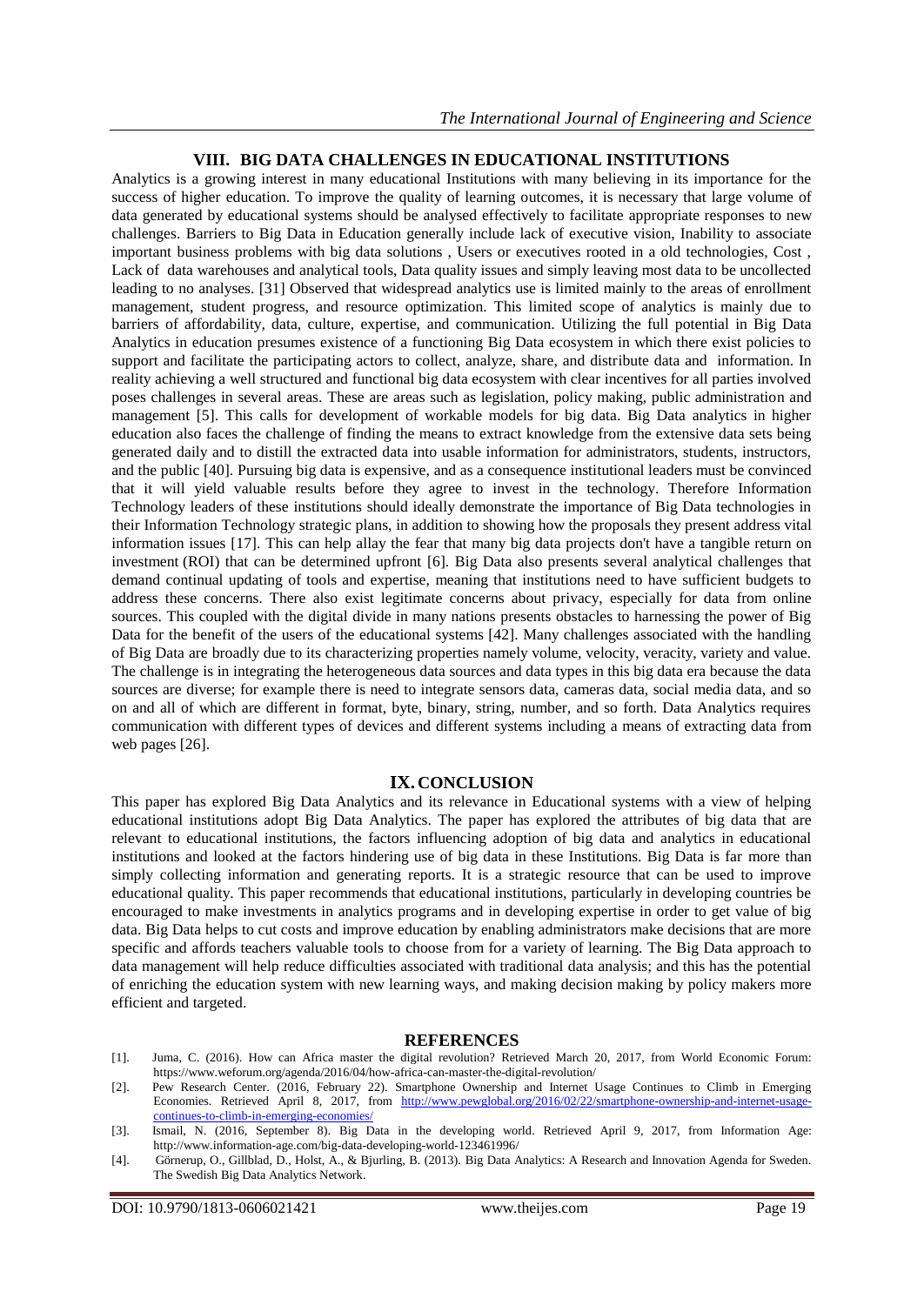- [5]. Daniel, B. (2014). Big Data and analytics in higher education:Opportunities and challenges. British Journal of Educational **Technology**
- [6]. Gartner. (2017). Big Data. Retrieved March 28, 2017, from http://www.gartner.com/it-glossary/big-data
- [7]. Gartner. (2017). Gartner Survey Reveals Investment in Big Data Is Up but Fewer Organizations Plan to Invest. Retrieved March 29, 2017, fro[m http://www.gartner.com/newsroom/id/3466117](http://www.gartner.com/newsroom/id/3466117)
- [8]. NIST. (2015). Information Technology Laboratory. Retrieved March 17, 2017, from https://www.nist.gov/el/cyber-physicalsystems/big-data-pwg ISO/IEC JTC 1. (2014). Big Data:Preliminary Report . Geneva: ISO.
- [9]. Daniel, B. K., & Butson, R. (2013). Technology Enhanced Analytics (Tea) In Higher Education. International Conference on Educational Technologies, (pp. 89-96).
- [10]. Sonka, S. (2016). Big Data Characteristics. International Food and Agribusiness Management Review , 19 (A), 7-12.
- [11]. Zikopoulos, P., Parasuraman, K., Deutsch, T., & Giles, J. C. (2012). Harness the power of big data The IBM big data platform. New York: McGraw Hill Professional.
- [12]. Elgendy, N., & Elragal, A. (2014). Big Data Analytics: A Literature Review Paper. P. Perner (Ed.): ICDM , 214–227.
- [13]. Mohebbi, A. (2015). Iterative big data clustering algorithms: a review. Software: Practice And Experience .
- [14]. Marsh, O., Maurovich-Horvat, L., & Stevenson, O. (2014). Big Data and Education: What's the Big Idea. Big Data and Education conference. UCL .
- [15]. Wagner, E., & Ice, P. (2012, July/August). Data changes everything: delivering on the promise of learning analytics in higher education. EDUCAUSE Review , 33–42.
- [16]. Drigas, A. S., & Leliopoulos, P. (2014). The Use of Big Data in Education. International Journal of Computer Science Issues , 11 (5), 58-63.
- [17]. Educause. (2013). The Rise of Big Data in Higher Education.
- [18]. Oracle Corporation . (2015). Improving Higher Education Performance With Big Data. Redwood Shores, CA 94065, USA: Oracle Enterprise Architecture White Paper.
- [19]. Cárdenas, A. A., Manadhata, P. K., & Rajan, S. P. (2013). Big Data Analytics for Security. IEEE Computer and Reliability Societies , 74-76.
- [20]. Luna, D. R., Mayan, J. C., García, M. J., Almerares, A. A., & Househ, M. (2014). Challenges and Potential Solutions for Big Data Implementations in Developing Countries. IMIA Yearbook of Medical Informatics , 36-41.
- [21]. Ray, S. (2013). Big Data In Education. Gravity (20).
- [22]. Kennedy, J. (2014). Characteristics of Massive Open Online Courses (MOOCs): A Research Review, 2009-2012. Journal of Interactive Online Learning , 13 (1).
- [23]. Ohri, A. (2015, March 6). Big Data Initiatives in Developing Nations. Retrieved April 10, 2017, from Big Data & Analytics Hub: http://www.ibmbigdatahub.com/blog/big-data-initiatives-developing-nations
- [24]. Stackowiak, R., Mantha, V., & Licht, A. (2015). Improving Higher Education Performance with Big Data. CA 94065, USA: Oracle Enterprise Architecture White Paper.
- [25]. Kurasova, O., Marcinkeviˇcius, V., Medvedev, V., Rapeˇcka, A., & Stefanoviˇc, P. (2014). Strategies for Big Data Clustering. IEEE 26th International Conference on Tools with Artificial Intelligence (pp. 740-747). IEEE.
- [26]. Chen, F., Deng, P., Wan, J., Zhang, D., Vasilakos, A. V., & Rong, X. (2015). Data Mining for the Internet of Things:Literature Review and Challenges. International Journal of Distributed Sensor Networks .
- [27]. Fahad, A., Alshatri, N., Tari, Z., Alamri, A., Khalil, I., Zomaya, A. Y., et al. (2014). A Survey of Clustering Algorithms for Big Data: Taxonomy and Empirical Analysis. IEEE , 267-279.
- [28]. Jain, A. K. (2011). Data Clustering: 50 Years Beyond K-Means. PRL .
- [29]. García, S., Ramírez-Gallego, S., Luengo, J., Benítez, J. M., & Herrera, F. (2016). Big data preprocessing: methods and prospects. BioMed Central , 1 (9).
- [30]. Segal, J., van Wyk, A., O'Flaherty, M., Simmons, M., Osinubi, F., & Yaiche, N. (2016). Disrupting Africa: Riding the wave of the digital revolution. PwC.
- [31]. Bichsel, J. (2012). Analytics in Higher Education: Benefits,Barriers, Progress, and Recommendations . Louisville, CO: EDUCAUSE Center for Applied Research.
- [32]. Micheni, E. M. (2015). Diffusion of Big Data and Analytics in Developing Countries . The International Journal Of Engineering And Science (IJES) , 2319 - 1805 .
- [33]. McKinsey & Company. (2016). Retrieved March 20, 2017, from McKinsey & Company: http://www.mckinsey.com/mgi/ourresearch
- [34]. Apenteng, S. A. (2014). Big Data: A Tool for Development in Developing Nations Big Data: A Tool for Development in Developing Nations Big Data: A Tool for Development in Developing Nations Big Data: A Tool for Development in Developing Nations Big Data: A Tool for Development in. International Journal of Scientific and Research Publications , 4 (5).
- [35]. Baer, L. & Campbell, J. (2011). Game changers. EDUCAUSE. Retrieved March 24, 2016, from http://
- [36]. net.educause.edu/ir/library/pdf/pub72034.pdf
- [37]. Prakash, B. R., Hanumanthappa, M., & Kavitha, V. (2014). Big Data in Educational Data Mining and Learning Analytics. International Journal of Innovative Research in Computer and Communication Engineering , 2 (12), 7515-7520.
- [38]. Picciano, A. G. (2012). The Evolution of Big Data and Learning Analytics in American Higher Education. Journal of Asynchronous Learning Networks , 16 (4), 9-20.
- [39]. Shacklock, X. (2016). The Potential of Data Analytics in Highre Education. London.
- [40]. United Nations Global Pulse . (2013). Big Data for Development:A primer.
- [41]. Western Interstate Commission for Higher Education (WICHE). (2015). Retrieved March 10, 2017, from Western Interstate Commission for Higher Education: http://www.wiche.edu/info/publications/PI-2012PolicyInsights
- [42]. Dede, C., Ho, A., & Mitros, P. (2016). Big Data Analysis in Higher Education: Promises and Pitfalls. Retrieved March 28, 2016, from http://er.educause.edu/articles/2016/8/big-data-analysis-in-higher-education-promises-and-pitfalls
- [43]. Spratt, S. (2015). Ensuring Developing Countries Benefit from Big Data. Brighton, UK: Institute of Development Studies.
- [44]. United Nations Global Pulse . (2013). Big Data for Development:A primer.
- [45]. Hervatis, V., Loe, A., Barman, L., O'Donoghue, J., & Zary, N. (2015). A Conceptual Analytics Model for an Outcome-Driven Quality Management Framework as Part of Professional Healthcare Education. JMIR Medical Education , 1 (2).